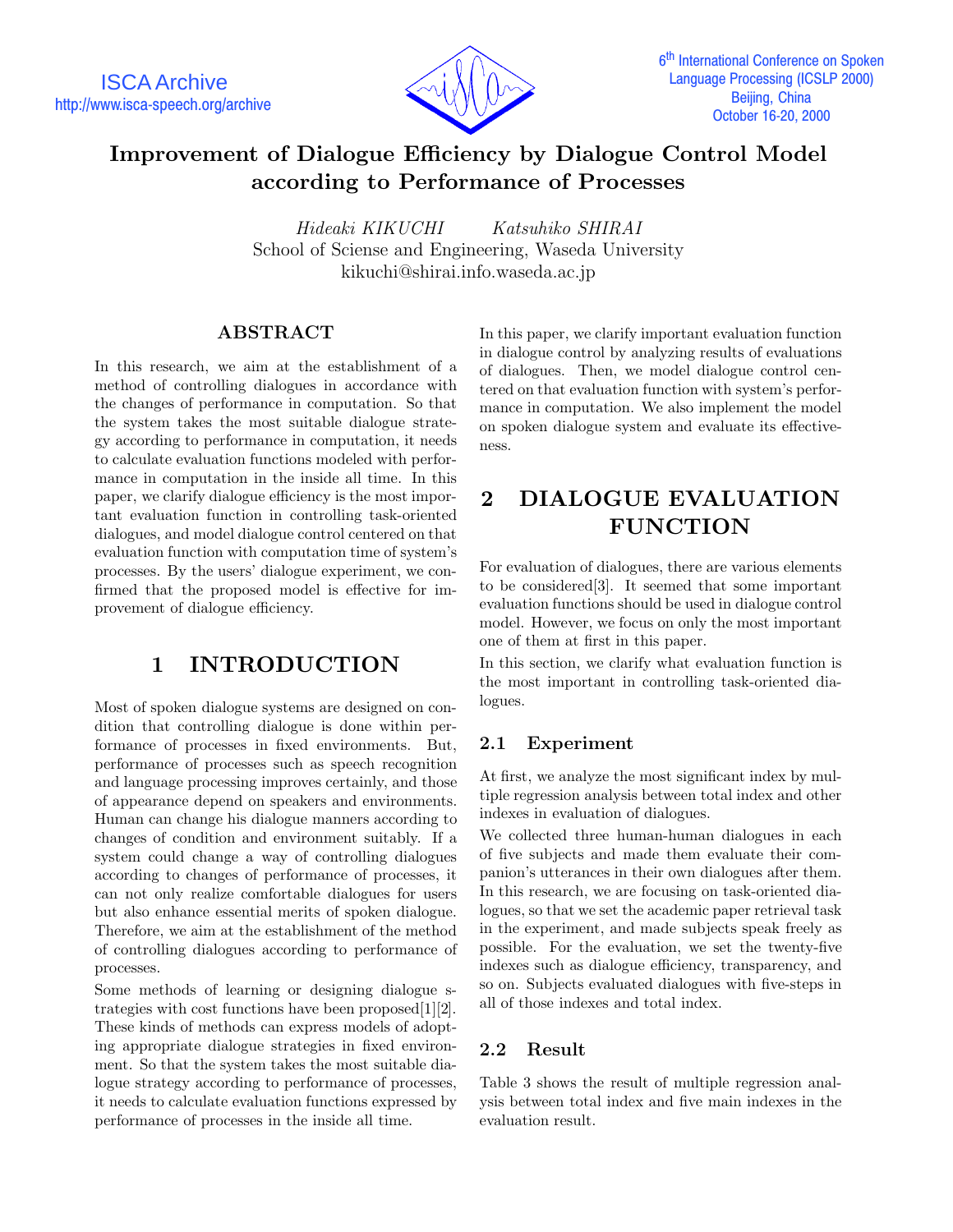This table shows the almost of all subjects made much of the dialogue efficiency in evaluating dialogues. From this result, we focus on dialogue efficiency as the most important evaluation function in modeling dialogue control.

In the next section, we model the dialogue control centered on dialogue efficiency with computation time as a feature of performance of processes.

Table 1: Multiple regression analysis between total index and other indexes  $(**... \ 0.01*, 0.05, A$ 

| $\therefore p=0.01, \therefore p=0.05, A-E:supjects.$ |  |  |  |  |   |  |  |
|-------------------------------------------------------|--|--|--|--|---|--|--|
| Index                                                 |  |  |  |  |   |  |  |
| Dialogue Efficiency                                   |  |  |  |  |   |  |  |
| Transparency                                          |  |  |  |  |   |  |  |
| Rhythm                                                |  |  |  |  | ж |  |  |
| Subjectivity                                          |  |  |  |  |   |  |  |
| Variety                                               |  |  |  |  |   |  |  |

# **3 DIALOGUE CONTROL MODEL**

#### **3.1 Modeling**

Generally, it is said that number of utterances or length of turns should be decreased to improve dialogue efficiency. However, by the analysis of correlation between subjective evaluation and such kinds of objective quantity on the results of last experiment, we confirmed rate of pause-length in dialogues was the most correlative with subjective evaluation (correlation coefficient is -0.45). So that, we can say that the dialogue control model should decrease pause-length to improve evaluation of dialogue efficiency.

Filler, confirmation-utterance, and meta-utterance has the role of decreasing pause-length between utterances. Dialogue system is expected to output these kinds of utterances which can present status of system in appropriate timing to improve evaluation of dialogue efficiency.

So, we model dialogue control which can improve dialogue efficiency by outputting utterances which present system status in appropriate timing of the system. In next part, we describe how to decide output timing of system's utterances presenting status of system.

### **3.2 Output Timing**

We suppose that the system is composed of some sequential processes and computation time of processes can be modeled by a single dimensional Gaussian distribution. Value of average and variance of distribution of each process can be calculated in advance.

#### **3.2.1 State entropy as ambiguity of process status**

A set of internal states of the system can be expressed as  $S = \{S_1, S_2, ..., S_n\}$ , where the term  $S_i$  is the state when the system is exectuing the process  $p_i$  and the  $i$ is the order of appearance of the each state.  $S_1$  means the state when the system is executing the first process such as speech analysis and  $S_n$  means the state when the system is executing the last process such as speech synthesis.

 $P_i(t)$  is the probability of being in the state  $S_i$  in time t after receiving user's speech. When  $D_i$  is the duration of the state  $S_i$  and can be modeled by a Gausian Distribution  $N(\mu_i, \sigma_i^2)$ , and its probability density function can be expressed by  $f_i(t)$ , Figure 1 shows the relationship between these parameter.



Figure 1: Process status and transition of states.

The probability of being in the state  $S_i$  in time  $t$  can be expressed as follows:

$$
P_i(t) = \phi\left(\frac{t - \sum_{j=1}^i \mu_j}{\sqrt{\sum_{j=1}^i \sigma_j^2}}\right) - \sum_{j=1}^{i-1} P_j(t) \qquad (1)
$$

When the state which is not all other states is  $S_0$ , the probability of being in the state  $S_0$  in time t can be expressed as following equation:

$$
P_0(t) = 1 - \sum_{i=1}^{n} P_i(t)
$$
 (2)

Finally, the entropy of state in time  $t$  can be calculated by using the probabilities of being in each state as follows: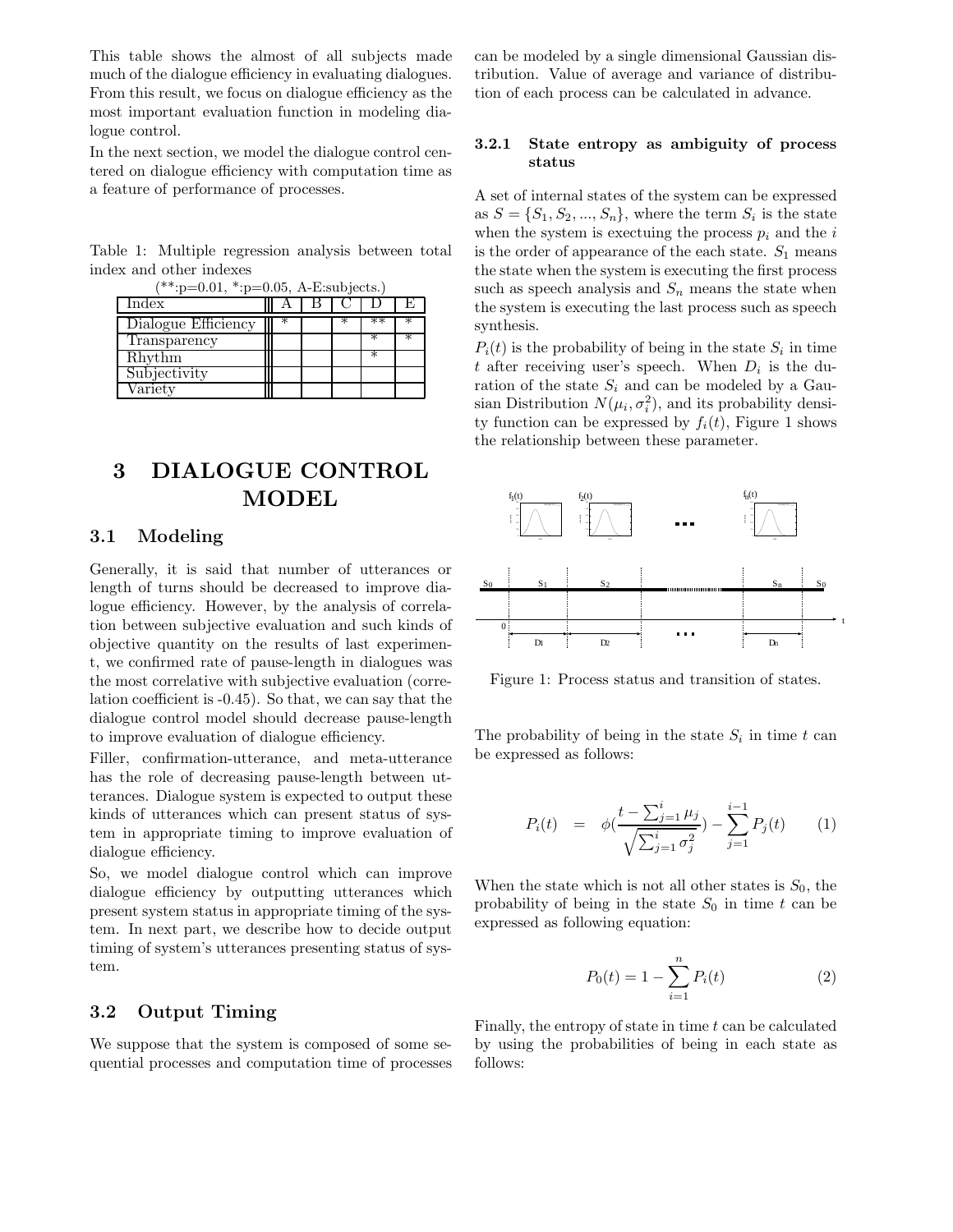$$
H(t) = -\sum_{i=0}^{n} P_i(t) \log P_i(t)
$$
 (3)

We call  $H(t)$  "state entropy" as ambiguity of process status.

Figure 2 shows the transition of the state entropy on the two cases which the distribution of duration of three processes  $(D_1, D_2, D_3)$  in the system are given. Average of state entropies are 0.69 and 0.51 in the each case. Here the numbers in the parentheses on explanatory notes mean average and standard deviation of the three given distribution of duration.



Figure 2: State entropy and distribution of duration.

As shown in this figure, the proposed "state entropy" can express the difference of ambiguity of system status in each environment. And we can say it is effective for adopting appropriate strategy in appropriate timing.

#### **3.2.2 Relation between state entropy and dialogue strategy**

For improvement of dialogue efficiency, a system should adopt appropriate dialogue strategies and execute them in appropriate timing to decrease pauselength. Filler, confirmation-utterance, and metautterance are the effective strategies in such a case. In this part, we describe how the model can decrease state entropy in decreasing pause-length by outputting meta-utterance.

Figure 3 shows the changes of state entropy by outputting a meta-utterance. Here this figure is the case that the system uttered that the process  $P_1$  was over in five seconds after starting processes, and the distribution of duration of three processes were given as

## $N(5.0, 1.0^2), N(3.0, 2.0^2), N(3.0, 2.0^2).$

As shown in this figure, the ambiguity of process status for users can be decreased by outputting utterances which presents the status of the system before replying to the user's request. Figure 4 shows the relation between time of outputting a meta-utterance and an average of state entropy. This figure indicates that average of state entropy does not change even if the time of outputting a meta-utterance changes within a few seconds after starting processes. As like this, by calculating state entropy expressed by computation time of processes, it become possible to adopt and execute a suitable dialogue strategy in each environment.



Figure 3: Decrease of state entropy by outputting meta-utterance.



Figure 4: Time of outputting meta-utterance and average state entropy.